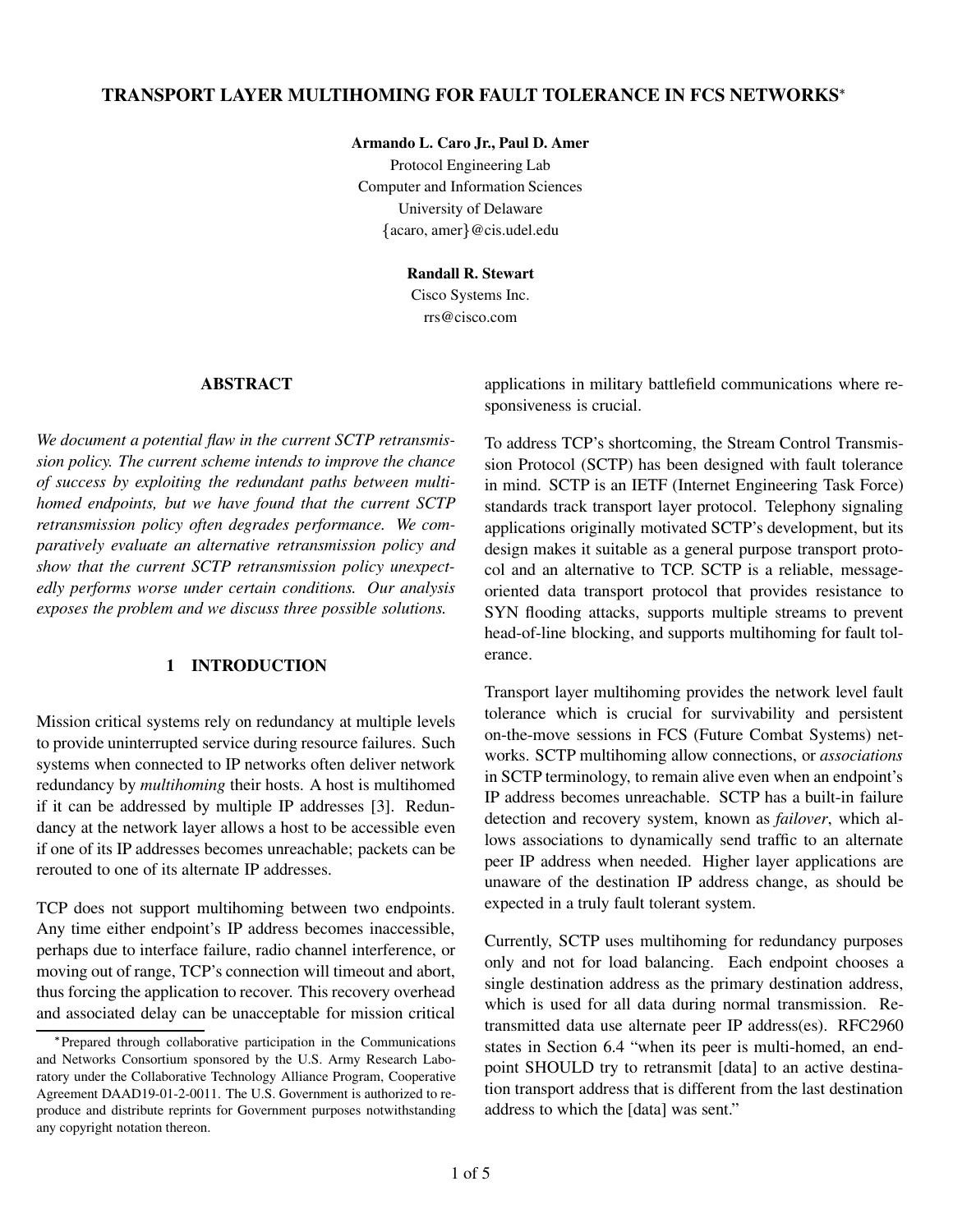SCTP's current retransmission policy attempts to improve the chance of success by sending all retransmissions to an alternate destination address [9]. The underlying assumption is that loss indicates either that the destination address used is unreachable, or its network path is congested. However, in wireless networks, such as in FCS networks, noisy channels significantly contribute to loss. In this case, retransmitting to an alternate destination may not increase the chance of success.

Battlefield applications are likely to experience high loss rates and require many retransmissions. Hence, while of less importance to the Internet in general, the performance of retransmissions is an important issue for persistent on-the-move sessions in FCS networks.

Regardless of the reason for loss, we have found that SCTP's current retransmission policy may actually degrade performance – even in the case of congestion induced loss. This paper documents the potential flaw in the current SCTP retransmission policy and evaluates an alternative policy. We simulated data transfers between multihomed hosts under varying loss rates. We compare transfers using the current SCTP that retransmits to an alternate destination versus a modified SCTP that retransmits to the same destination. Initial results show the modified SCTP generally provides improved performance. Under certain conditions, however, the current retransmission policy performs better. Further research is needed to improve the retransmission mechanism in general, and for FCS networks in particular.

We begin in Section 2 by describing the simulation environment used to gather data. Section 3 presents the results and analysis. We discuss some possible solutions in Section 4 and conclude the paper in Section 5.

## **2 METHODOLOGY**

With support from the CTA (Collaborative Technology Alliance) Program, the Protocol Engineering Lab (PEL) at the University of Delaware (UD) implemented an SCTP module for the ns-2 network simulator [2, 4]. This software is being used by over 50 researchers for simulating SCTP behavior. At UD, we investigated the performance of data transfers between multihomed hosts under varying loss rates.

Figure F1 illustrates the network topology used in our simulations. We use a dual-dumbbell topology whose core links have a bandwidth of 10Mbps and a one-way propagation delay of 25ms. Each router is attached to five edge nodes. One of which is a dual-homed node for an SCTP agent, while the remaining four nodes are single homed nodes whose function is to introduce cross traffic that creates loss for the association. The links to the dual-homed nodes have a bandwidth of 100Mbps and a one-way propagation delay of 10ms. The single homed nodes also have 100Mbps links, but their propagation delays are randomly chosen from a uniform distribution between 5ms and 20ms. The end-to-end one-way propagation delays range between 35ms and 65ms. These delays roughly approximate reasonable Internet delays for distances such as coast-to-coast of the continental US and eastern US to/from western Europe. Also, each link (both edge and core links) has a buffer size equal to double the link's bandwidth-delay product. This provision is a general "rule of thumb" used by ISPs.



Figure F1: Simulation network topology

Our configuration has two SCTP agents (one sender and one receiver) on either side of the network, which are attached to the dual-homed edge nodes. Thus, the SCTP sender has two paths, labeled path 0 and path 1, to the SCTP receiver. Each of the single homed edge nodes has eight agents that introduce random cross-traffic according to a Pareto distribution. The cross-traffic packet sizes are chosen to closely resemble the distribution found on the Internet [1, 5]. The distribution we use is as follows: 50% are 44B, 25% are 576B, and 25% are 1500B. The result is an SCTP data transfer over a network with self-similar cross-traffic, which is the nature of traffic on any network [6].

We simulate a 4MB file transfer with different network conditions, which are controlled by varying the load introduced by cross-traffic. Hence, all loss experienced is due to congestion only. The aggregate levels of cross-traffic range from 5Mbps to 11Mbps. Although we independently control the levels of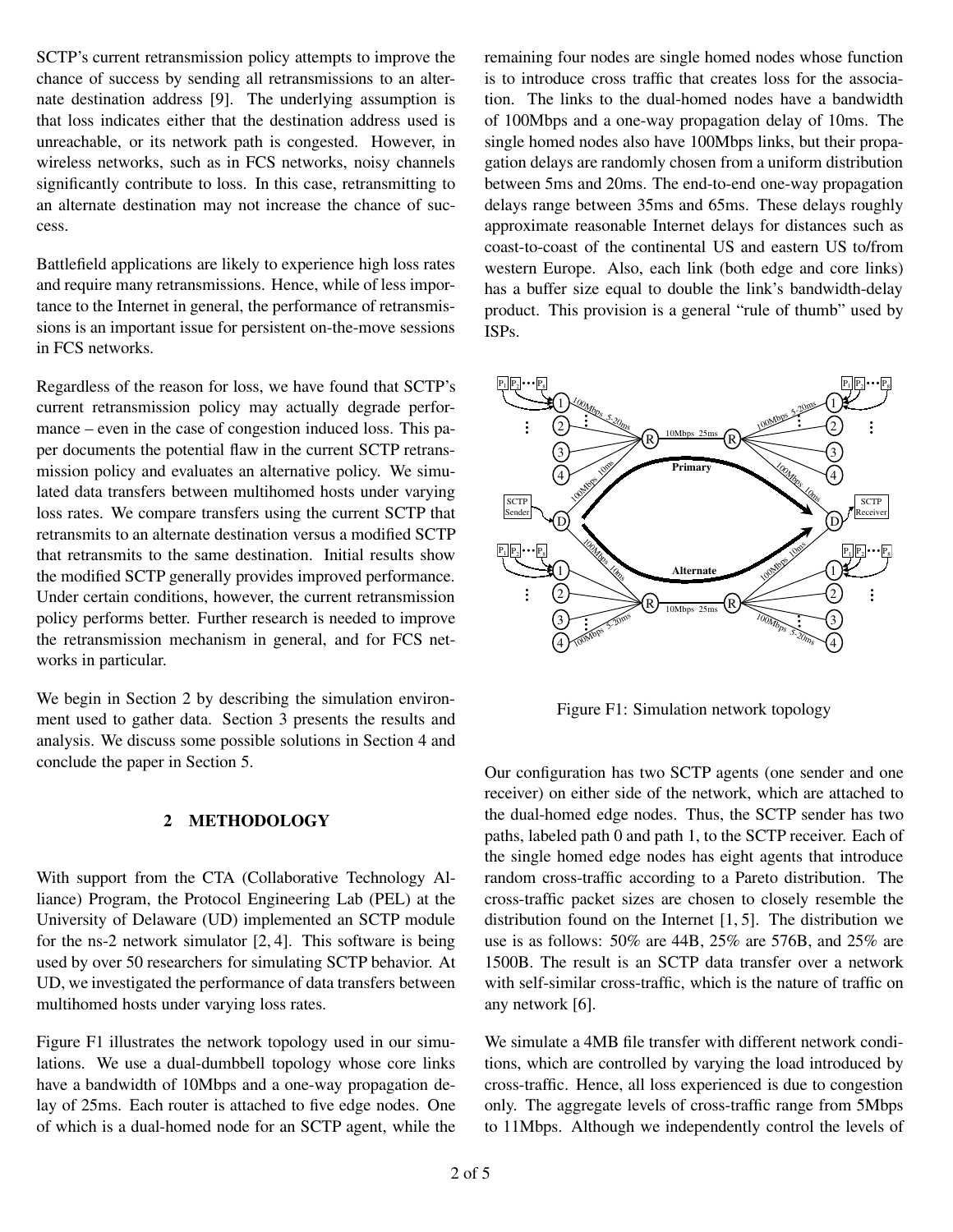cross-traffic on each of the core links, the cross-traffic on the forward and return paths are always set the same.<sup>1</sup>

Each simulation has three parameters:

- 1. level of cross-traffic (in Mbps) on the primary path
- 2. level of cross-traffic (in Mbps) on the alternate path
- 3. retransmission policy: current SCTP (retransmit on alternate path) versus proposed SCTP (retransmit on same path)

For each combination, we ran 60 simulations with different seeds for the random number generator.

## **3 RESULTS AND ANALYSIS**

Our results compare the transfer times using two different retransmission policies under various loss rates. The first retransmission policy, labeled "current", is SCTP's current scheme of sending all retransmissions on a different path than used previously. The other policy, labeled "proposed", simply sends all retransmissions to the same destination used for the original transmission. The loss rate is calculated as the number of SCTP packets dropped divided by the number of SCTP packets transmitted.

Figure F2 presents the results for runs with a 3% loss rate on path 0. The graph compares the file transfer time using the "current" versus "proposed" SCTP at various loss rates on path 1. Transfers using the "proposed" SCTP never use path 1 and therefore are unaffected by path 1's loss rate. These transfer times are represented as a band across all path 1 loss rates. This band outlines the upper and lower bounds of the 90% confidence interval. That is, we are 90% confident that the average transfer time lies between 34.3 and 35.1 seconds.

The completion times for transfers using the "current" SCTP which retransmit on alternate path 1 are grouped by ranges of path 1 loss rates. The graph depicts the mean and the 90% confidence interval for each of these groups. The 90% confidence interval was calculated using an acceptable error of 10%. For example, the value 0.02 on the x-axis indicates that when the alternate path 1 has between 1.5 and 2.5% loss, the time to transfer a 4MB file is on average about 42.8 seconds with a 90% confidence interval between 41.1 and 44.5 seconds. As the graph shows, the "proposed" SCTP performs better for all path 1 loss rates except 0%. When the path 1 loss rate is 0%, both retransmission policies perform similarly.





Figure F2: 4MB file transfer with 3% loss rate on path 0

Figure F3 shows results for transfers when the loss rate on path 0 is 8%. When the loss rate on path 1 is less than about 4- 5%, the "current" SCTP retransmission policy performs better. At higher loss rates on path 1, the "proposed" SCTP yields superior performance.



Figure F3: 4MB file transfer with 8% loss rate on path 0

We collected results for loss rates for 0-10%. Due to space constraints, we could not include all graphs, but the trend remains the same. For every path 0 loss rate, the "proposed" SCTP begins performing better at some threshold. We expected the threshold to be when path 0's loss rate becomes greater than the loss rate on path 1. It is interesting that even when the loss rate on alternate path 1 is less than on original path 0, the file transfer often takes more time when retransmissions are sent on an alternate path. This unexpected behavior is seen in Figures F2 and F3. For example, in Figure F3 at 8% loss on path 0 and 5% loss on path 1, it is faster to use the "proposed" scheme of only using path 0. This behavior is not what the SCTP authors expected when specifying the current retransmission policy.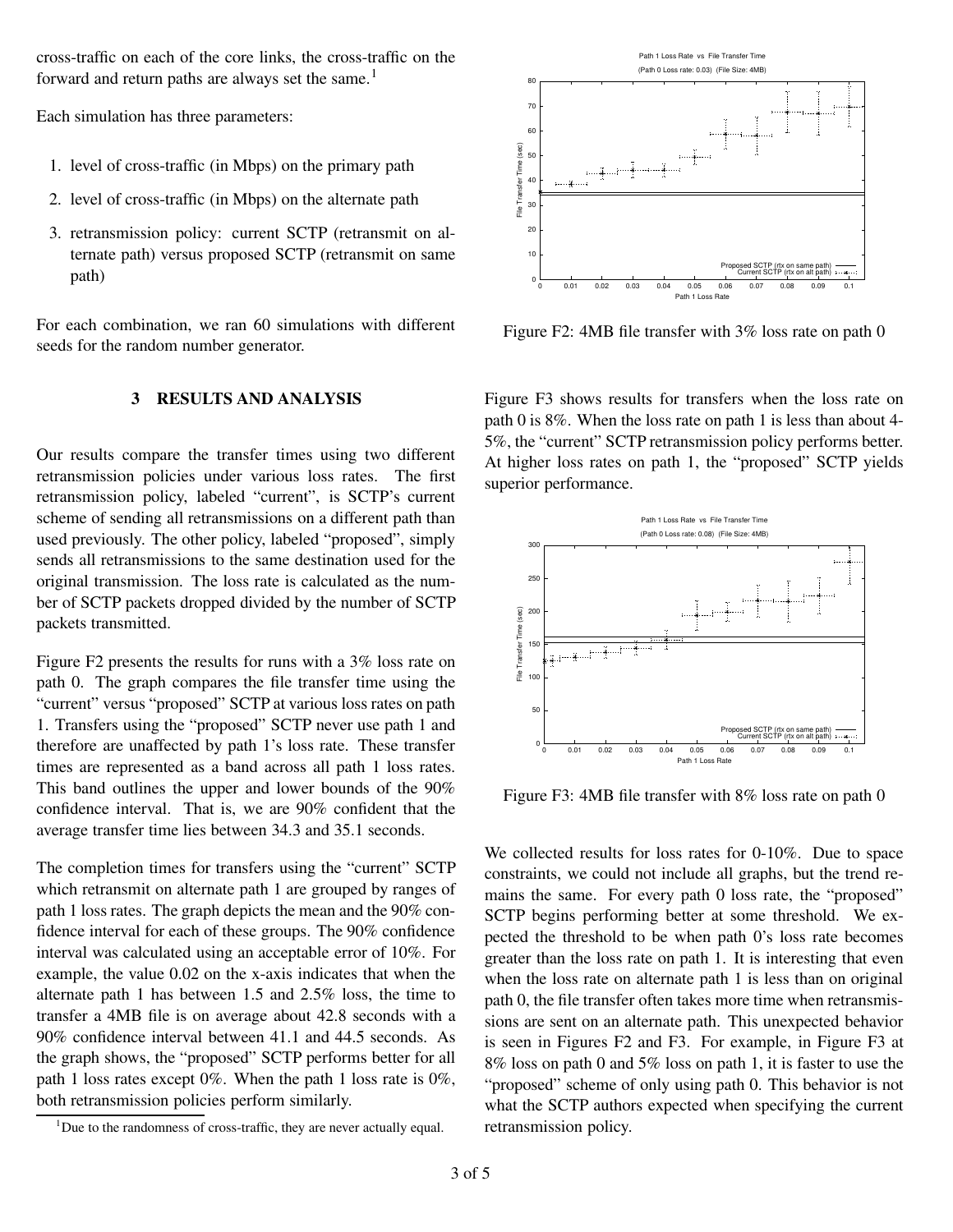Intuition tells us that when the loss conditions are worse on the alternate path than on the primary path, the "current" retransmission policy will not perform well. We also expect that when the conditions are better on the alternate path, performance will improve if the alternate path is used for retransmissions. However, our results show that often the latter is not true.



Figure F4: Example RTO dynamics of a 4MB file transfer with 8% path 0 loss rate and 5% path 1 loss rate

There are two features of SCTP which contribute to our counter-intuitive results: (1) one time only fast retransmission, and (2) Karn's algorithm. As in TCP, fast retransmissions and timeouts are the two mechanisms used in SCTP to recover from loss. Any data which has been fast retransmitted, may not be fast retransmitted again [8]. Subsequent retransmissions of the same data may only be triggered by timeouts. Hence, all data traffic on the alternate path are retransmissions, and if lost, must wait for a timeout to be retransmitted again. In and of itself, this requirement is not the problem; the same would be true if the retransmissions used the same path as the original transmissions. Due to Karn's algorithm, successful retransmissions on the alternate path cannot be used to update the round-trip time (RTT) estimation for the alternate path. Timeouts on retransmissions, however, are used to expo-

nentially increase the retransmission timeout (RTO). The only traffic on the alternate path which can update the RTT estimate are the heartbeat probes used to determine destination reachability, but these heartbeats are transmitted fairly infrequently (RFC2960 recommends every 30 seconds with a random jitter of +/- 0 to 15 seconds). In many cases the RTO is exponentially increased more frequently than can be reduced by an RTT estimate. The result is an inappropriately large RTO on the alternate path for the majority of the association.

Figure F4 illustrates the dynamics of the RTOs for path 0 (8% loss rate) and path 1 (5% loss rate) during a 4MB file transfer using the "current" SCTP. This specific transfer sent a total of 2,889 original transmissions on path 0, of which 229 had to be retransmitted on path 1. Of those retransmissions, 14 were retransmitted again on path  $0<sup>2</sup>$ . The RTO for path 0 stays low during most of the transfer, because any successful original transmission on path 0 updates the RTT estimation and reduces the RTO (most likely back to 1 second). The average RTO for path 0 is 2.3 seconds, while path 1 has an average RTO of 5.9 seconds. In only three occasions does the RTO for path 1 get reduced, which means that during the entire transfer only three heartbeats were successfully acked. On the other hand, the graph shows seven timeouts exponentially increasing the RTO for path 1.

#### **4 SOLUTIONS**

The fact that the "current" SCTP retransmission policy performs better at all (see path 1 loss rates less than 5% in Figure F3) is evidence that retransmitting on an alternate path does have some benefits. At first, a dynamic mechanism seems ideal. The sender could use the "current" retransmission policy until the network conditions reach the threshold where the "proposed" policy performs better. Then, the sender could switch to use the "proposed" scheme. However, this solution is flawed. First, the sender cannot make an accurate estimate of the alternate paths' loss rates since they are infrequently used for retransmissions only. Second, if the threshold is met and the "proposed" scheme is used, the sender is left without a mechanism for measuring the loss rates on the alternate paths. Therefore, such a dynamic mechanism is not a valid solution.

Instead, we consider three possible solutions to improve the "current" SCTP's retransmission scheme. First, after a timeout on an alternate destination, send a heartbeat immediately. These extra heartbeat(s) would provide a mechanism for the sender to update the alternate destination(s)' RTT estimate

 $2$ <sup>2</sup>The network only lost 222 SCTP packets on path 0 and 13 SCTP packets on path 1. The sender spuriously retransmitted the others.